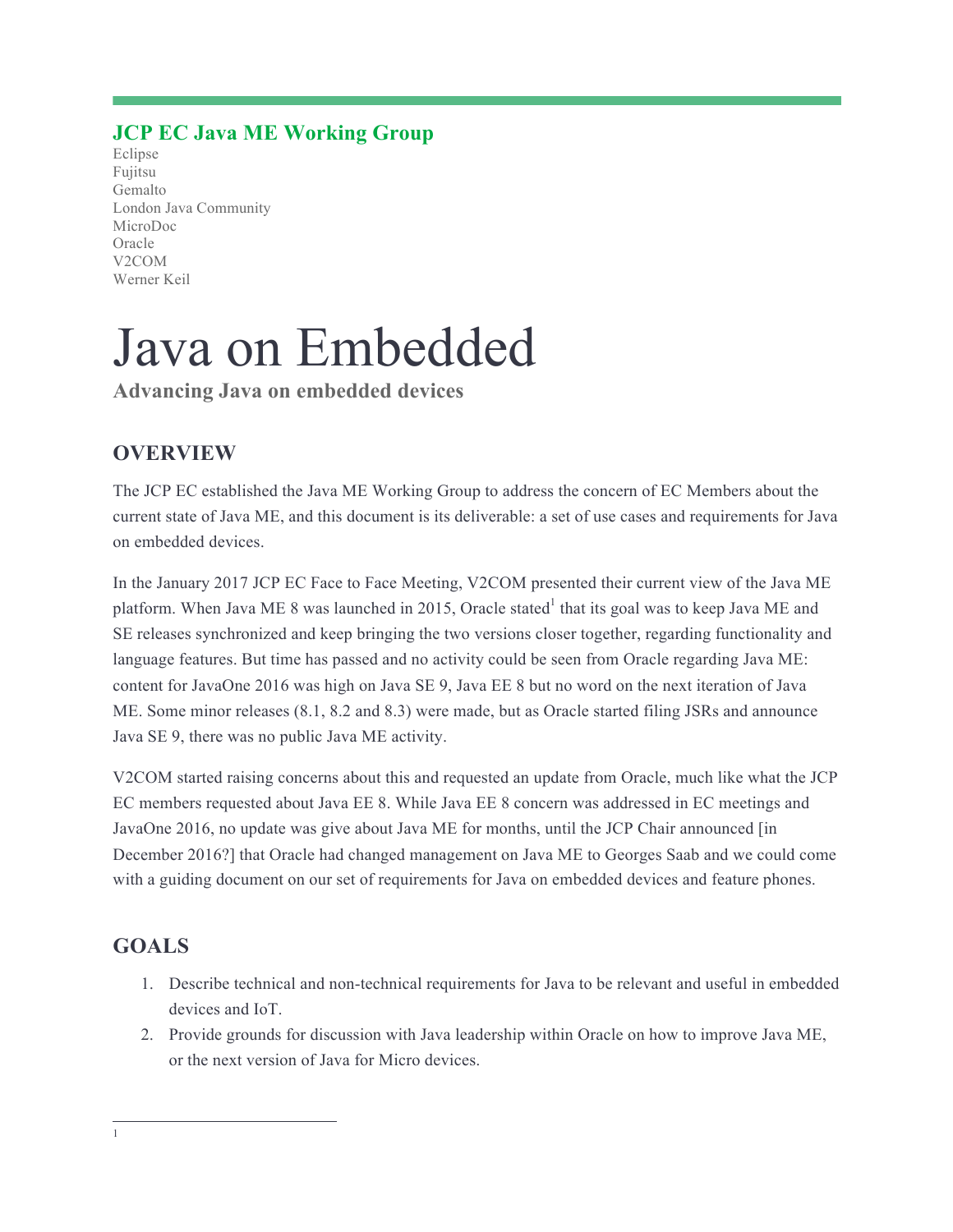## **USE CASES**

There are many different IoT use cases, with completely different set of technical and business specifications. We're focusing on two different device classes that group some of the desired characteristics, but by no means this is an exhaustive list and a Java embedded platform should be thought as ranging from low power[capability?] and/or low memory platforms such as ARM Cortex M4 with 1MB RAM and 1MB Flash to high power such as Intel Joule  $SoC^2$  with 3 GB RAM and beyond

## **Specialized Device**

A specialized device is targeted to a specific function, and it runs on specialized hardware. This means that its overall capabilities won't change over its lifetime, but there still is a need for small updates on business logic and bug fixing.

These devices are also constrained regarding cost: manufacturers will try to squeeze its costs to as low as possible, for these devices are for mass production and every penny matters.

We're considering that these devices don't offer a standalone OS: its firmware is normally a merge of OS and business functionality, and updates are done changing all code at once.

They might have external storage memory, but that's not always the case. Regardless, all memory (volatile and storage) is premium and usually there's "just enough" memory for it to work.

## **Gateway device**

A gateway device has a broader scope of function, when compared to a specialized device. It also has a more generic hardware, with enough I/O and storage to allow it to handle different functions over its lifetime.

As its name implies, gateway devices also can serve as a bridge or connector between two device networks, usually between a closed/proprietary/local network and the Internet. Besides bridging the networks, it can run tasks on behalf of these devices, such as report status, and aggregate data for local analysis.

# **TECHNICAL SPECIFICATIONS**

## **Performance**

Specialized devices are associated with tasks that require fast startup time - such as car infotainment systems. Hence, it's very important that the VM can be started with the least amount of time possible.

Specialized devices are also sized to have just enough processing power, to save on costs. This brings the overall capabilities down, and has an impact on start up time as well as other parts of the VM such as

 <sup>2</sup> Intel Joule home page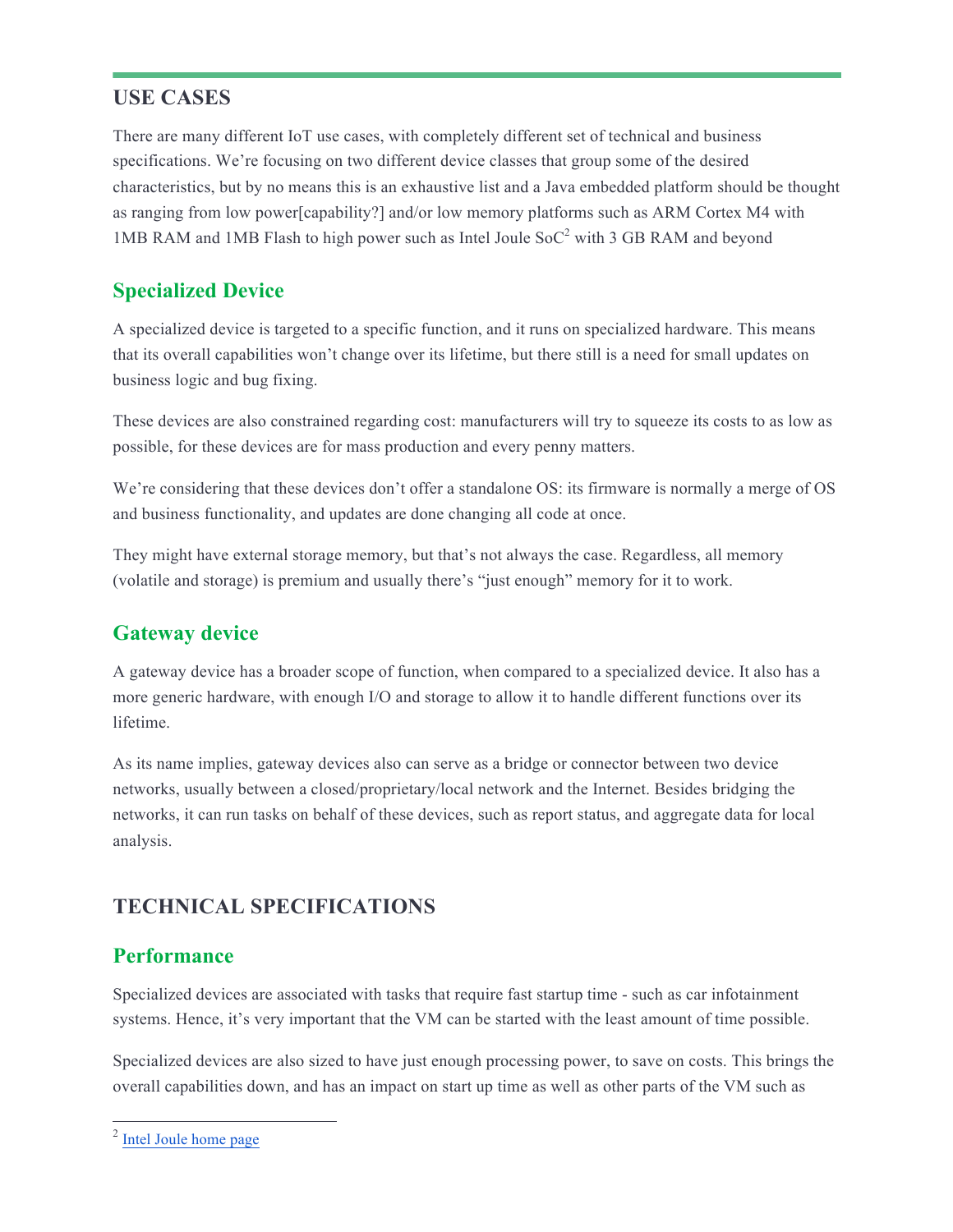garbage collector pauses and multithreading. Special consideration has to be taken on VM level to address this low power devices.

Gateway devices normally don't suffer performance penalties, as they normally have hundreds MHz processors and one or more cores.

## **Size**

There are two size constraints on specialized devices: RAM and ROM/Storage.

RAM consumption on specialized devices is critical and when working on such code, one has to take extra care on object creation and heap size. And in order to make most memory available to the application, the VM should take as few RAM as possible, with lazy initialization of mostly everything. (It does come to a trade-off between size and performance...). Java SE 8 Compact Profile 1 has a footprint of many MB of used RAM just to print "Hello World", which is too much for specialized devices.

ROM (Flash or Disk storage) is also a critical constraint: storage memory on these devices is costly and in many processors, it's built in into the processor. So there is not much space to "waste" on unused features of the VM. Case in point, the Java ME 8.2 release<sup>3</sup> for FDRM-K64F<sup>4</sup> board uses all the 1 MB available in the processor, and requires the user code to be loaded from an external memory. That leads to added BOM cost and hardware development time.

For gateway devices, this is not always an issue, but when one considers Over-The-Air Updates of the VM, a 100MB download to update the whole VM can be expensive and even prohibitive.

With Java 9 and modularity, we may be able to have a smaller base VM that can try and fit in specialized devices. We're still missing information on how Java SE Embedded 9 package definition differs from current JDK  $9<sup>5</sup>$ , but this might be an area for concern.

Something that might be better for specialized devices would be to merge both binaries - VM and User Code, "gutting" the VM and taking out unused classes. This might make the VM as a non-Java compatible VM, but that's not important for some use cases: the developer is not trying to sell a VM, but instead want a single binary that's able to fit in a small processor flash memory and run its business code.

# **Java ME/SE language level compatibility**

Java ME and Java SE, historically, were too different APIs. But, with the release of Java SE and ME 8, they are converging. Java ME 8/MEEP was a huge step to be more SE like and the SE profiles made SE more like ME when comparing sizes. But what gets out of this is too static. For example, one can either use a very small runtime without JNI or a bigger runtime without some of the ME frameworks. Although

Java ME 8.2 Download page

<sup>4</sup> NXP's FRDM-K64F

 $\frac{5}{9}$ JavaDoc for Java $\frac{9}{9}$  java.base package/module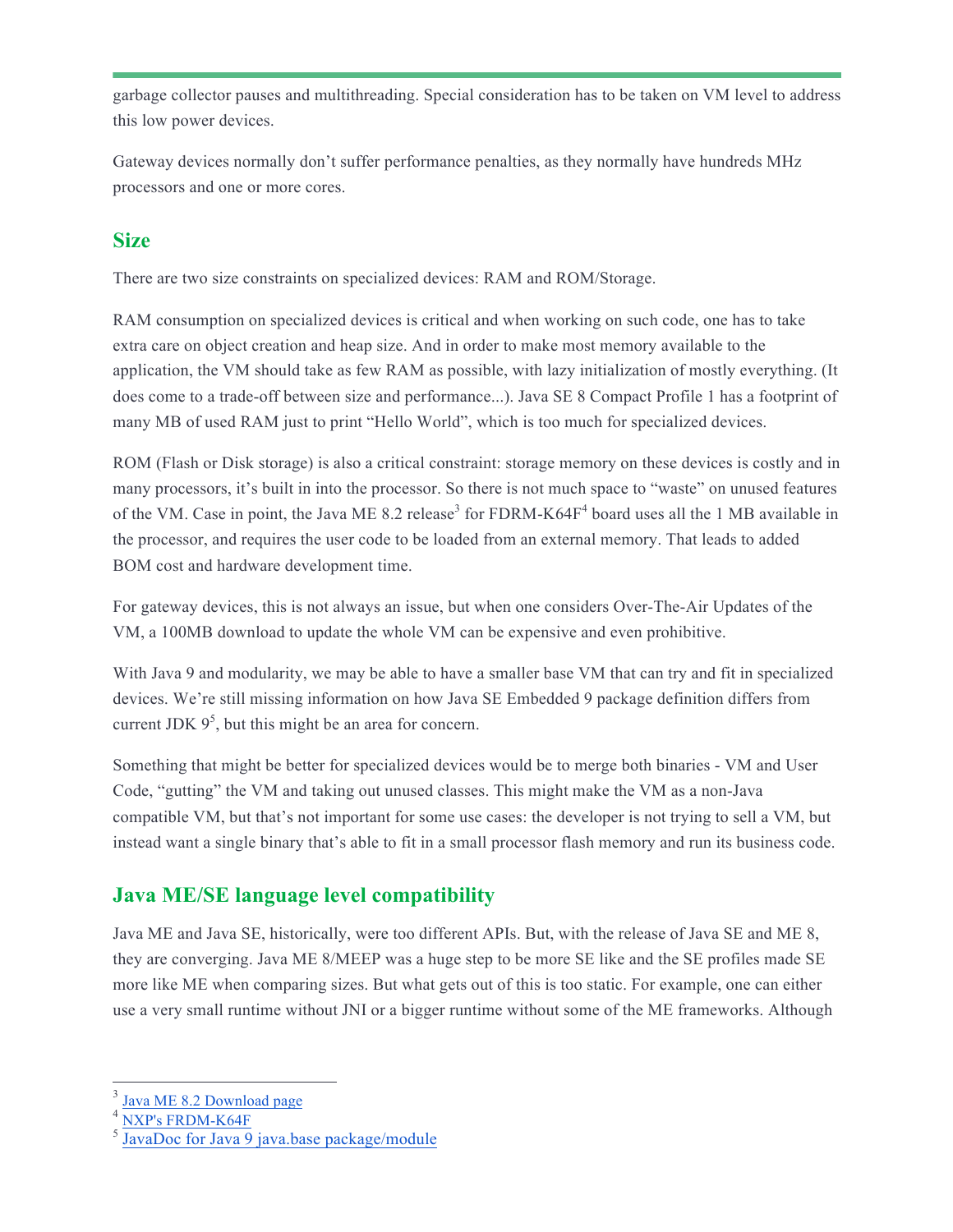ME now supports most of the SE 8 language features, some are still missing. The situation with class libraries is similar.

Comparing Java ME to Java SE, these are the following missing pieces that are considered relevant in embedded design. Maybe these can start as separate, optional JSRs for the Java ME platform.

- Collection streams
- Reflection
- Runtime Annotations
- Concurrency utilities
- Collections and Math APIs

Comparing Java SE to ME (MEEP), basically everything that makes MEEP a relevant framework for IoT:

- Software provisioning
- Software management
- Application concurrency (MVM)
- Inter-application communication (IMC)
- Events
- Service Provider/Consumer pattern

# **Native Code support**

One of the more concrete things missing for embedded development is better operating system/C/C++ integration. Libraries like JNA<sup>6</sup> and Device I/O<sup>7</sup> is a step in the right direction, but these aren't part of the Spec or the default platform.

# **IoT specific or new APIs/JSRs**

There are emerging standards for IoT communication that today are supported in Java via JSRs (like JSON) or not (like MQTT and COAP). Java Standardization of such standards can be done to guarantee that the platform support is available for them with the IP protection granted by the JSR process.

Such standards are, not exhaustively:

- REST client
- Communication protocols such as MQTT<sup>8</sup> and/or  $COAP<sup>9</sup>$
- Device  $I/O^{10}$  (it does exist today, but it's not a JSR)
- $\bullet$  LWM2M<sup>11</sup>

<sup>&</sup>lt;sup>6</sup> JNA's home page

Device I/O example in Java ME 8.3 documentation

MQTT is a standard already

COAP is also a standard

Device I/O's home page

 $11$  LWM2M implementation as an Eclipse project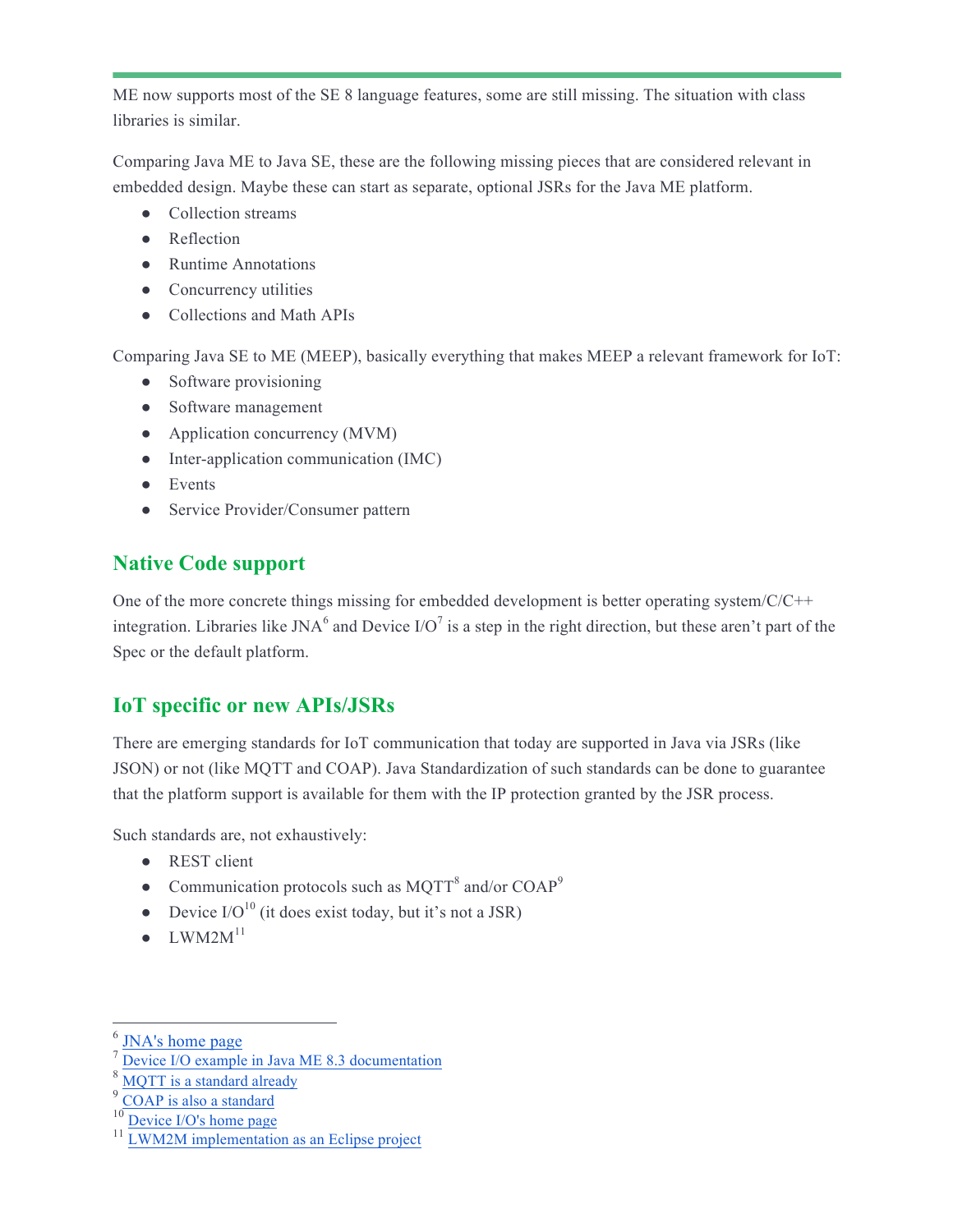These efforts shall not be done exclusively by Oracle, but other JCP members like V2COM can step up and work to get these as separate JSRs, that can be eventually merged into a future Java Embedded release.

As part of the new APIs and JSRs, there is also need to update old JSRs.

## **Updating old JSRs**

Some old JSRs need either an update or rework to address evolving technology.

#### JSR 177

Security is a critical aspect of IoT, and JSR  $177<sup>12</sup>$  provides Java ME applications with APIs for security and trust services through the integration of a Security Element. Since its latest maintenance release in 2007, new technologies and needs have emerged, access to TEE (Trusted Execution Environment), SE (Secure Element), services like secure storage and handling of credentials for TLS.

#### JSR 361

JSR 361<sup>13</sup> updates IMP(-NG) to align with state-of-the-art features and current embedded device market requirements. This brought many needed updated, but some use cases are still hard to be address, specifically when considering multi-MIDlet environments.

# **BUSINESS SPECIFICATIONS**

# **Licensing**

Current business model for Java ME does not scale. It still uses the same licensing model, when Java SE moved on to a more open/public implementation that is a frictionless technology onramp where technologies can be implemented, tested and standardized.

## **Development Model**

Similar development concept for Java ME as for Java SE  $(\rightarrow$ OpenJDK + JSRs). Which implies that everybody can get the source and port it to a target system.

For business reasons, key technologies still need to be defined as JSRs – standards are important to ensure safety and compatibility for the whole community, as development as a JSR protects implementers from litigation.

## **Board support packages**

<sup>&</sup>lt;sup>12</sup> JSR 177's home page

<sup>&</sup>lt;sup>13</sup> JSR 361's home page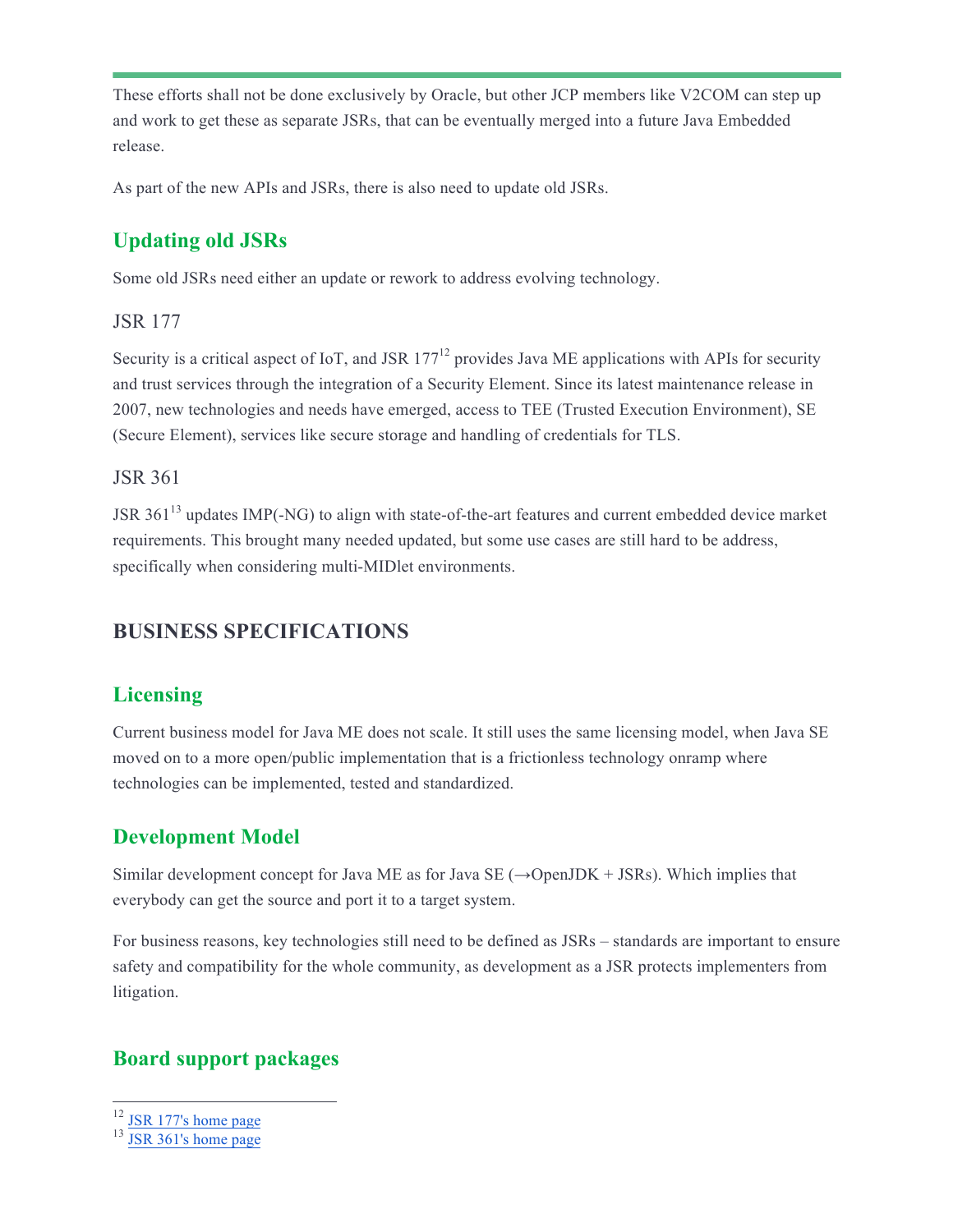Current access to the technology blocks adoption, as there's very few downloads available in board support package. Access will increase demand and adoption.

Because embedded development is not a box package, there's the need for easier download availability from hardware manufacturers. Hence, there is a need for a binary to download with porting compatibility so that hardware vendors can easily port the standard implementation to their hardware/boards

## **OTHER CONSIDERATIONS**

## **Different set of requirements**

There are different set of requirements for every vertical and even use case in IoT. As such, the current way of sharing a single platform/binary that contains the whole JSR specification may be outdated. There is a structured way to get a personalized VM for the current Oracle Java Embedded, where you get the JDK with functionalities that you need. But that is still too coarse. A better way would be a legal and safe method to pick-and-choose the functionalities/classes that we need for our target environment.

## **Low Java ME 8 adoption**

Business related aspects contributed to low Java ME adoption immediately following the release. The technology met needs, but the costs to migrate were too high. In the meantime, most of these issues have been resolved. So a next version, with updated technology and licensing terms might see better adoption.

## **JSR Leadership**

How does Oracle want others to contribute? Does it want to lead or allow others to lead and collaborate in this space? It is possible for others to lead, and others have led JSRs in the Java ME space in the past. Most members on this Working Group would be willing to participate in JSR activity, but not necessarily lead. Eclipse is interested as a potential source for communing members interested in leading JSRs and V2COM and Gemalto are interested in leading some of the JSR efforts in Java ME and Embedded domain.

But some JSRs are either touching Oracle IP (such as Device I/O) or are already lead by Oracle (such as JSR 177), so we need a clear position from Oracle on how to resolve such issues.

## **Market demand**

Java is the only standardized platform which scales well. Many people are not aware of this. Java as an IoT platform also offers the developer appeal of an end of end technology platform. Not only program servers and backend applications, but also small devices. This is something that no other platform can do. These aspects together can create a business demand for Java as IoT platform.

Also, there might still be a case for Java ME on feature phones for the developing work. Many of these populations are too poor to afford smartphones but can afford inexpensive feature phones. Without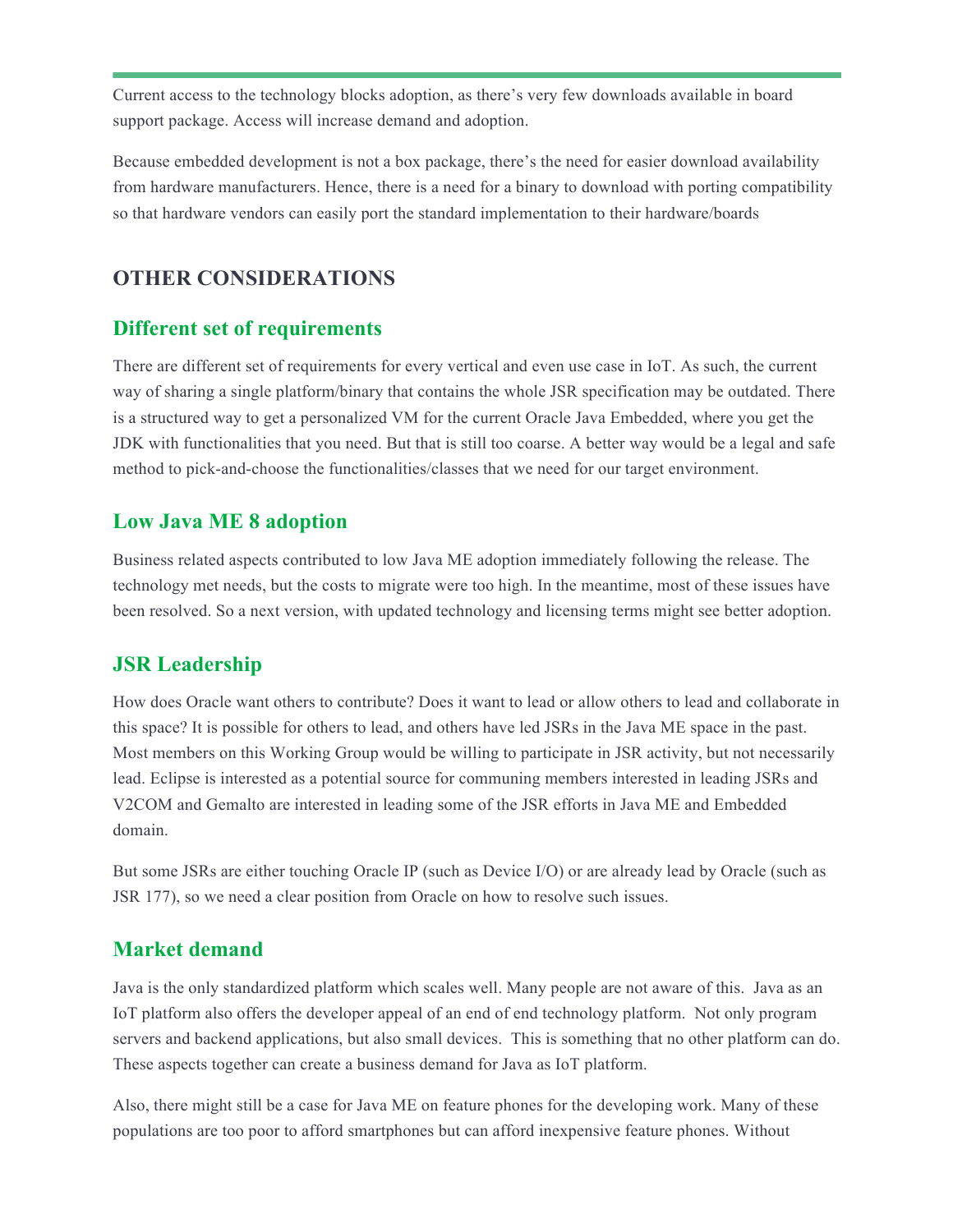JavaME mobile apps have to be written in handset specific C/C++ which makes supporting multiple feature phones very challenging. Also, for humanitarian and charitable work apps that help improve individual users lives or protect them from danger or provide access to education and information can be implemented in such platform and distributed in such markets.

# **Competing technologies**

There are plenty of other technologies that developers can choose from to develop their embedded devices. We want to learn from them and adapt Java to continue its relevance in this market!

Some of these technologies are perceived as either less expensive, hip, mainstream and/or accessible.

## Node.JS (and embedded JavaScript)

Gateways with Node.JS and similar technologies are being used to make it easy to server-side developers develop embedded applications and be "end-to-end" in a single language. But this in fact is Java's value proposition. As such, with no clear Java-specific message to developers, Java is losing ground in this space.

## Android/iOS

There are some de facto developer and runtime environments for smartphones with Android and iOS, so there's no perceived need Java ME in this area.

## Android Things<sup>14</sup>

Android Things aims to take the role of Java ME on embedded development: taking care of most embedded development tools and needs and make it available for mobile Android programmers. The same value proposition of Java ME: use the server side language and tools to develop for embedded. From their website: "Android Things makes developing connected embedded devices easy by providing the same Android development tools, best-in-class Android framework, and Google APIs that make developers successful on mobile."

## Windows  $IoT<sup>15</sup>$

Windows 10 IoT Core is a version of Windows 10 that is optimized for smaller devices with or without a display, and that runs on both ARM and x86/x64 devices. Windows 10 IoT Core utilizes the Universal Windows Platform (UWP) API for building solutions. This is, in some ways, very analogous to the Android Things example above.

## Ubuntu Core<sup>16</sup>

While not directly a competitor, it does make using competing technologies easier.

 $\frac{14}{15}$  Android Things website

Windows IoT website

<sup>&</sup>lt;sup>16</sup> Ubuntu Core website